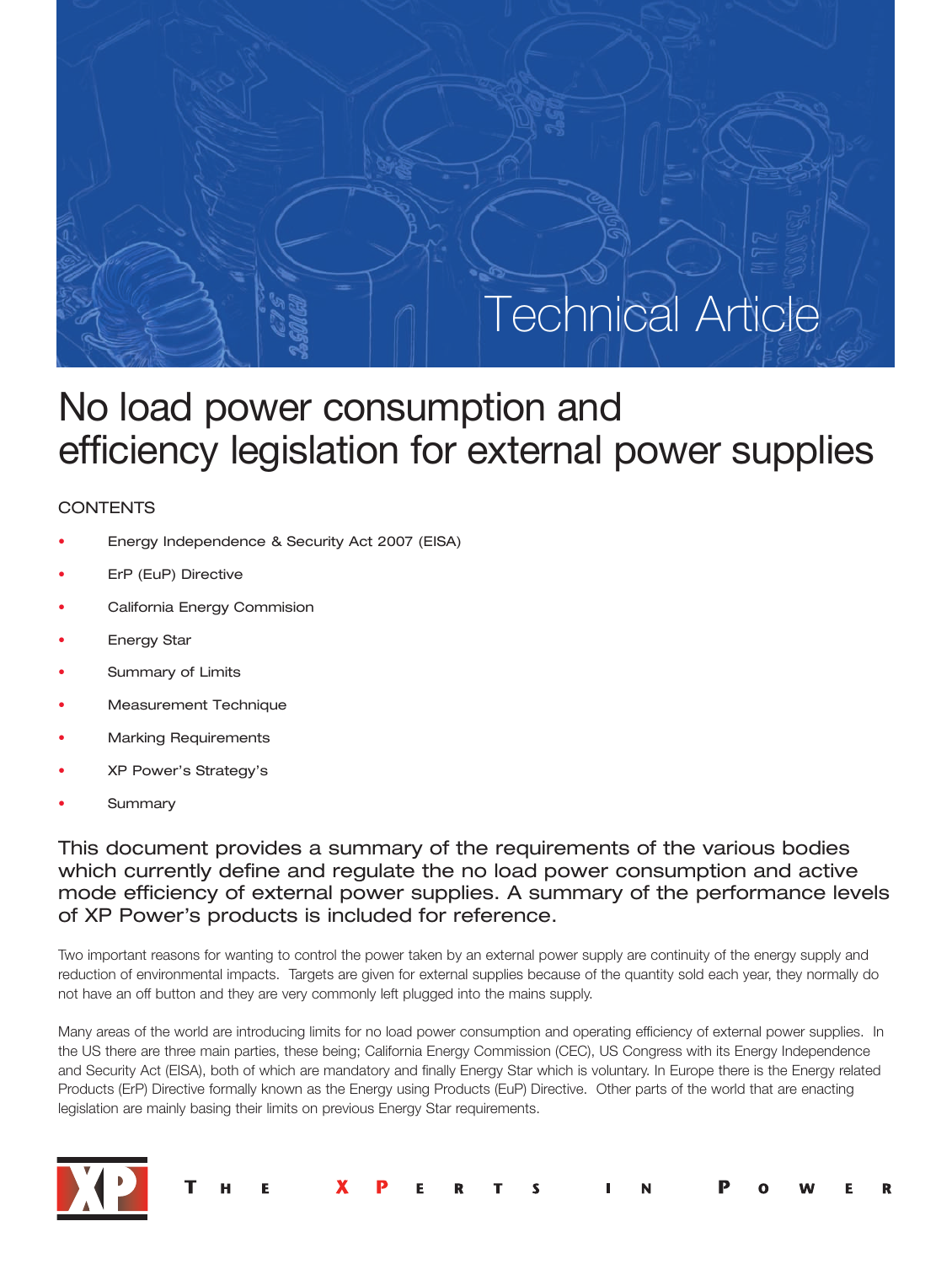xppower.com

Both CEC and ErP have standardized their requirements with Energy Star to reduce the confusion of multiple limits. In the US, the CEC limits changed on 1st July 2008 and the Energy Star limits changed on 1st Nov 2008. In Europe, the limits changed on 1st Jan, 2009.

The tables within Summary of Limits show the limits imposed by the four bodies. The average efficiency is taken as the mean of individual efficiencies at 25%, 50%, 75% and 100% loads.

A quick reference guide of the performance levels and compliance to the various standards for XP external power supplies is included in this document.

### Energy Independence & Security Act 2007 (EISA)

In 2007 the US Congress passed a law effective 1st July, 2008, called the Energy Independence and Security Act of 2007 (EISA). This states that single output external power supplies of less than 250W manufactured on or after 1st July 2008 should meet maximum no load power consumption, and minimum active load efficiency limits with an input of 115 VAC, 60Hz.

These requirements are identical to the 1st July, 2008 CEC limits meaning that any power supply meeting efficiency level IV will comply with the EISA requirements.

There are four exceptions included in the EISA legislation:

- If the power supply is to be used in an application requiring Federal Food and Drug Administration listing and approval as a medical device.
- If the power supply is charging either a detachable battery pack or the internal battery pack of a product which is primarily motor operated.
- If the power supply is to be used for spares for a product that was manufactured before 1st July, 2008.
- If the power supply is to be subsequently exported outside of the US.

### ErP Directive 2009/125/EC

This is a frame work Directive for the setting of ecodesign requirements for energy related products. Parts of this are being enacted separately and there is a Commission Regulation No 278/2009 of 6th April 2009 which implements the Directive with regard to no load power and active efficiency of external power supplies.

Article 15, paragraph 2(a) of the Directive states that the volume of sales should be indicatively more than 200,000 units per year within the EU, however we are seeing that some customers are requiring compliant product for much lower quantities than this. Paragraph 2 of the Commission Regulation defines that it is external power supplies used in office equipment and consumer electronics which are covered by the Directive.

### California Energy Commission Appliance Efficiency Regulations

Before the US Congress passed the EISA in 2007 the requirement for meeting energy efficiency targets for external power supplies in the USA was largely voluntary except for in California where state law had made it mandatory. The EISA requirements are based on the CEC limits so both are the same.

### Energy Star

Energy Star is a body which promotes energy efficiency through use of the energy star logo. Product which meets the minimum requirements can have the blue star logo applied. Meeting the Energy Star requirements is voluntary but there are increasingly more countries around the world who are basing their mandatory requirements on the Energy Star limits.

Until recently, external power supplies have been considered as a product type by Energy Star and the data sheet of a compliant product could display the logo. Although the external power supply itself could not bear the Energy Star logo it did need to be correctly labelled with the energy efficiency level logo.

Recently, Energy Star have decided to remove the external power supply category as they feel that it should be part of the final product type. This means that after the end of 2010 compliant external power supply part numbers will not be listed on the Energy Star website. At the same time, the Energy Star logo must be removed from data sheets.

This makes no change to the external power supply its self which will still need to be tested for energy efficiency and which will still need to be marked with the appropriate energy efficiency logo.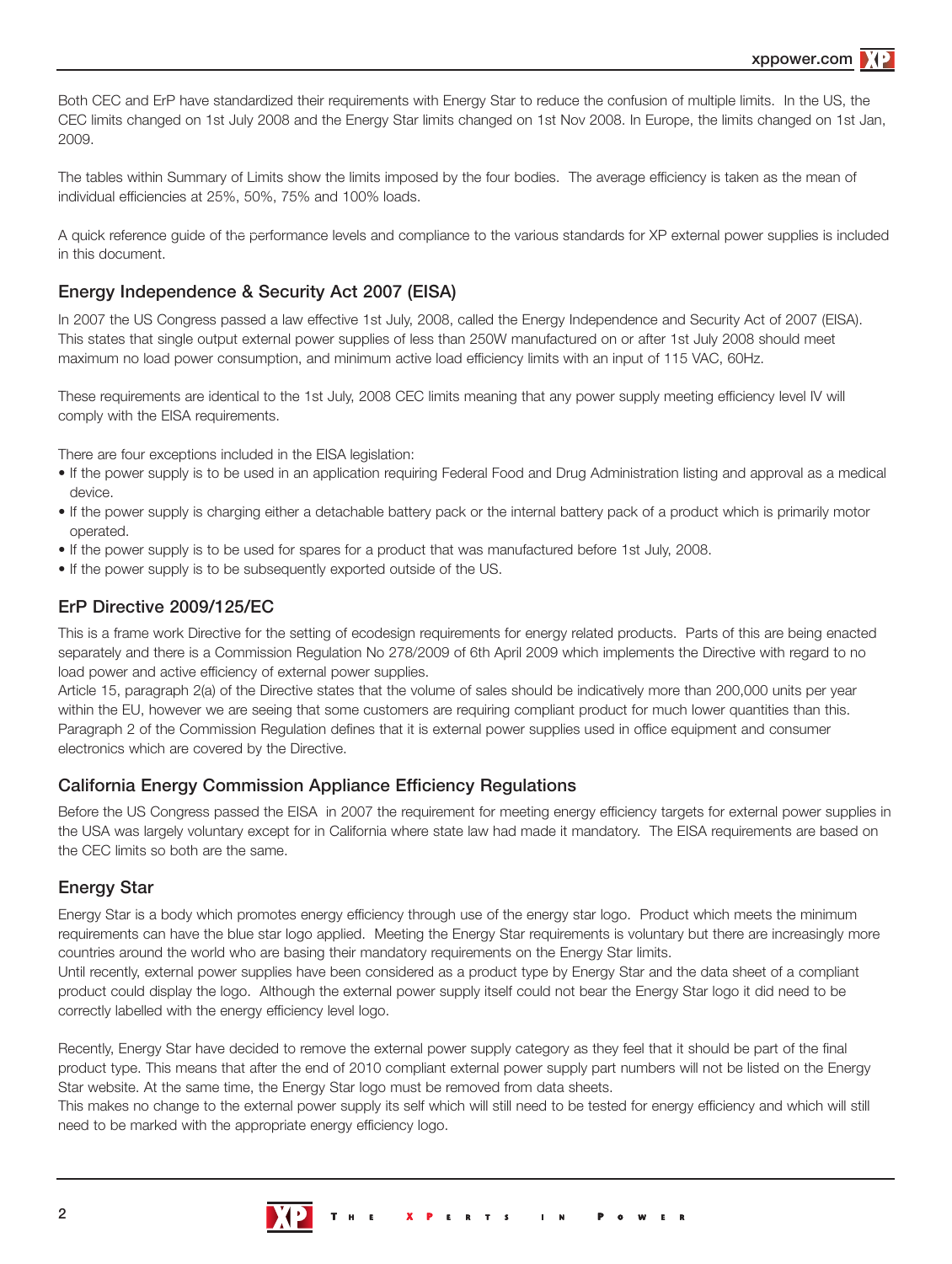# Summary of Limits

Energy Star (Nov 1st, 2008 limits) & ErP (April 2011 limit)

| No load power limits     |                     |  |  |  |
|--------------------------|---------------------|--|--|--|
| <b>Rated power</b>       | No load consumption |  |  |  |
| 0W to <50W (≤ 51 W)      | 0.3W                |  |  |  |
| ≥50W to 250W ( $> 51$ W) | 0.5W                |  |  |  |

Figures in ( ) are for ErP limits

| Active mode power limits, $O/P < 6 V$ |                                   |  |  |  |
|---------------------------------------|-----------------------------------|--|--|--|
| <b>Rated power</b>                    | Average efficiency                |  |  |  |
| OW to 1W                              | $\geq$ 0.497 x rated power+0.067  |  |  |  |
| >1W to ≤49W (≤ 51 W)                  | ≥[0.0750 x Ln(Rated power)]+0.561 |  |  |  |
| >49W (>51 W)                          | > 0.86                            |  |  |  |

| Active mode power limits, $O/P \ge 6$ V |                                         |  |  |  |
|-----------------------------------------|-----------------------------------------|--|--|--|
| <b>Rated power</b>                      | Average efficiency                      |  |  |  |
| OW to 1W                                | $\geq$ 0.48 x rated power+0.14          |  |  |  |
| >1W to ≤49W (≤51 W)                     | $\geq$ [0.0626 x Ln(Rated power)]+0.622 |  |  |  |
| >49W (>51 W)                            | > 0.87                                  |  |  |  |

In addition, Energy Star power supplies with an input power of 100 W and above must have minimum power factor of 0.9 at 115 VAC 60 Hz.

California Energy Commission (July 1st, 2008 limits), EISA (2007 limits) & ErP (April 2010 limit)

|                                  | No load power limits | Active mode power limits |                                       |  |  |  |
|----------------------------------|----------------------|--------------------------|---------------------------------------|--|--|--|
| Rated power                      | No load consumption  | <b>Rated power</b>       | Average efficiency                    |  |  |  |
| All                              | 0.5W                 | OW to 1W (<1 W)          | 0.5 x Rated power                     |  |  |  |
| Figures in () are for ErP limits |                      | >1W to 49W (≤51 W)       | $\geq$ [0.09 x Ln(Rated power)] + 0.5 |  |  |  |
|                                  |                      | >49W (>51 W)             | ≥0.85                                 |  |  |  |

### Measurement Technique

The US Environmental Protection Agency (EPA) has devised a procedure for measuring the no load power consumption and active mode efficiency of external supplies. This procedure has been adopted as an acceptable test method to demonstrate compliance with Energy Star, California Energy Commission, EISA and the ErP. The document can be found on the www.energystar.gov website and is titled "Test Method for Calculating the Energy Efficiency of Single-Voltage Ac-Dc and Ac-Ac Power Supplies" and is dated 11th August, 2004. This document sets out a standardized test method including test room conditions, accuracy of measuring instruments, quality of applied mains voltage and accuracy of load conditions. The document also details the information that is required for the test report.

# Marking Requirements

To demonstrate compliance with the Energy Star and CEC requirements a mark must be placed on the product. The mark is made up of a Roman numeral and should now be a minimum of IV to show compliance with current requirements of CEC and EISA or a V to show compliance with Energy Star.

# XP Power's Strategy

XP Power is an Energy Star partner with an approved certification facility. All of our current catalog products meet the requirements of the CEC, EISA and current ErP no load power consumption and active efficiency limits. Many of our products also meet the requirements of Energy Star Level 5 or future ErP limits. Compliance to the requirements is detailed in the individual datasheets and in the following summary sheet. While it is apparent that not all applications and equipment that utilize our external power supplies need to comply with these environmental standards, we have a policy of continuous improvement of our product line in terms of no load power consumption and active efficiency with new product introductions complying with the latest requirements. We are also introducing very low standby power component power supplies with ever increasing efficiency to support energy efficiency in all types of equipment.

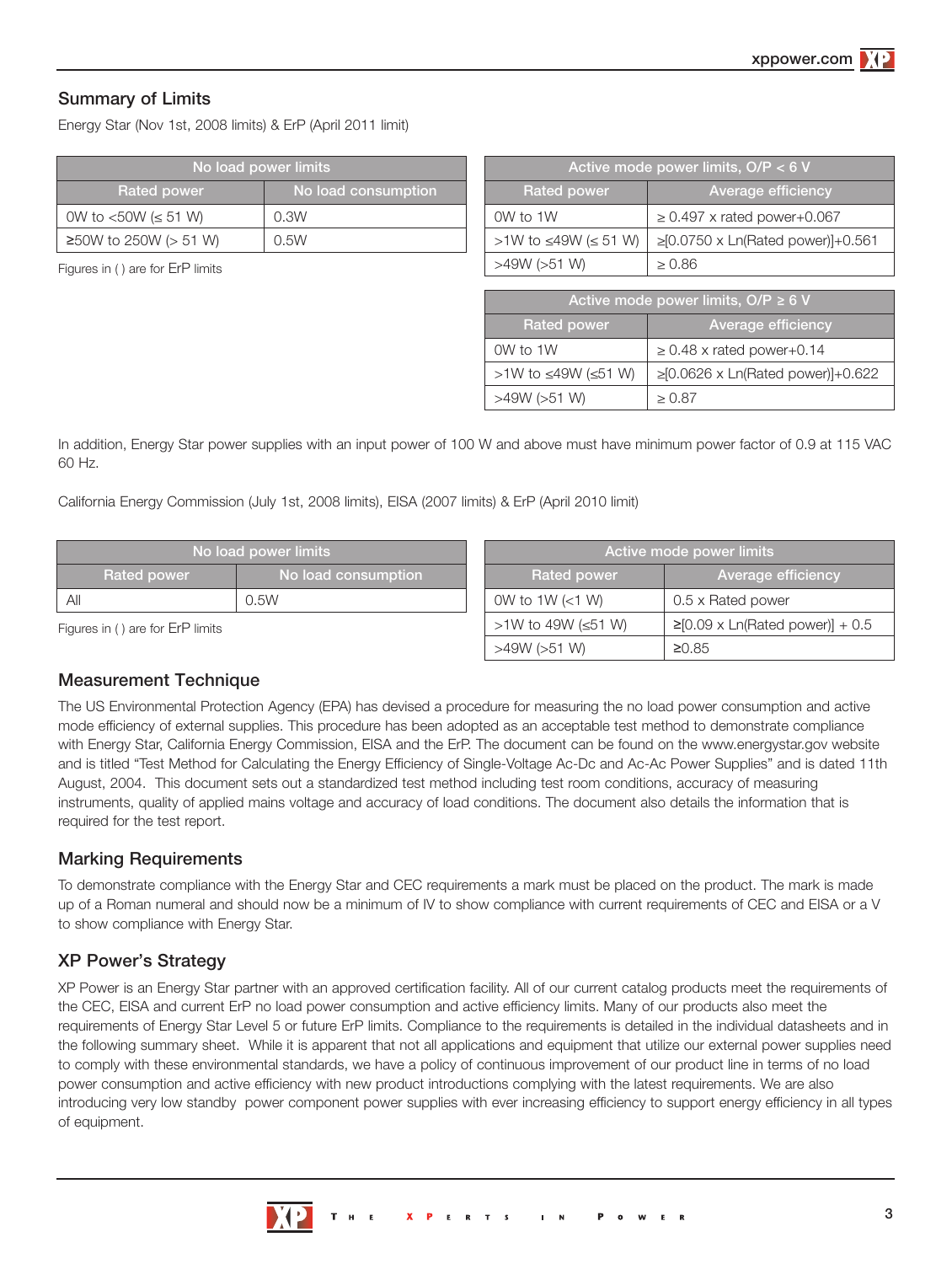# XP Power's External Power Supplies Efficiency Levels

: Indicates level IV and compliance with CEC2008, EISA2007 & ErP Step 1 : Indicates level V and compliance with Energy Star, CEC2008, EISA2007 and ErP Step 2

|               | 3.3V | 5V                 | 8 V | 9V                 | 12V                         | 12.5V | 13V | 15V                                                                                                                   | 16 V               | 18 V                       | 19V                         | 20V             | 24 V                                                                                                                  | 27V | 30 V                       | 36 V                       | 48 V               |
|---------------|------|--------------------|-----|--------------------|-----------------------------|-------|-----|-----------------------------------------------------------------------------------------------------------------------|--------------------|----------------------------|-----------------------------|-----------------|-----------------------------------------------------------------------------------------------------------------------|-----|----------------------------|----------------------------|--------------------|
| AEB36         |      | œ                  |     |                    |                             |       |     |                                                                                                                       |                    |                            |                             |                 | <b>Contract Contract Contract Contract Contract Contract Contract Contract Contract Contract Contract Contract Co</b> |     |                            |                            |                    |
| AEB45         |      |                    |     |                    |                             |       |     | <b>Contract Contract Contract Contract Contract Contract Contract Contract Contract Contract Contract Contract Co</b> |                    |                            |                             |                 | <b>Service Service</b>                                                                                                |     |                            |                            |                    |
| AEB70         |      |                    |     |                    |                             |       |     | ★                                                                                                                     |                    | ★                          | ★                           |                 | ★                                                                                                                     |     |                            |                            | $\bigstar$         |
| AEB100        |      |                    |     |                    |                             |       |     |                                                                                                                       |                    |                            |                             |                 |                                                                                                                       |     |                            |                            | $\overline{\star}$ |
| AEL15         |      | ★                  | ★   | ★                  | ★                           |       |     | ★                                                                                                                     |                    | $\overline{\textbf{t}}$    |                             |                 | m                                                                                                                     |     | œ                          | m                          | ★                  |
| AEL20         |      | $\blacklozenge$    |     |                    | ★                           |       |     | ★                                                                                                                     |                    |                            |                             |                 | $\bigstar$                                                                                                            |     | $\blacktriangleright$      |                            | ★                  |
| AEL40         |      |                    |     |                    | ★                           |       |     | ★                                                                                                                     |                    | ★                          |                             |                 | $\overline{\star}$                                                                                                    |     |                            | ★                          | ★                  |
| AEL60         |      |                    |     |                    | $\overline{\star}$          |       |     | $\overline{\star}$                                                                                                    |                    | $\overline{\blacklozenge}$ |                             |                 | $\overline{\star}$                                                                                                    |     | ★                          | ★                          | ★                  |
| AEL80         |      |                    |     |                    |                             |       |     |                                                                                                                       |                    | $\overline{\blacklozenge}$ |                             |                 | $\overline{\blacktriangle}$                                                                                           |     | $\overline{\blacklozenge}$ | $\overline{\blacklozenge}$ | $\overline{\star}$ |
| AEF100        |      |                    |     |                    | ★                           |       |     |                                                                                                                       |                    |                            | ★                           |                 | ★                                                                                                                     |     |                            |                            | ★                  |
| <b>AEF120</b> |      |                    |     |                    | $\overline{\star}$          |       |     |                                                                                                                       |                    |                            | $\overline{\star}$          |                 | $\overline{\star}$                                                                                                    |     |                            |                            | ★                  |
| <b>AEF150</b> |      |                    |     |                    | $\overline{\star}$          |       |     |                                                                                                                       |                    |                            | $\overline{\star}$          |                 | $\overline{\star}$                                                                                                    |     |                            | $\overline{\star}$         | $\overline{\star}$ |
| AHM85         |      |                    |     |                    | ★                           |       |     | ★                                                                                                                     |                    |                            | ★                           |                 | ★                                                                                                                     |     |                            |                            | ★                  |
| AHM100        |      |                    |     |                    | ★                           |       |     | $\blacklozenge$                                                                                                       |                    |                            | ★                           |                 | $\blacklozenge$                                                                                                       |     |                            |                            | ★                  |
| AHM150        |      |                    |     |                    | ★                           |       |     | ★                                                                                                                     |                    |                            | ★                           |                 | ★                                                                                                                     |     |                            |                            | ★                  |
| AHM180        |      |                    |     |                    | ★                           |       |     | ★                                                                                                                     |                    |                            | ★                           |                 | ★                                                                                                                     |     |                            |                            | $\blacklozenge$    |
| AHM250        |      |                    |     |                    | $\overline{\blacktriangle}$ |       |     | $\overline{\blacklozenge}$                                                                                            |                    |                            | $\overline{\blacktriangle}$ |                 | $\overline{\blacklozenge}$                                                                                            |     |                            |                            | $\overline{\star}$ |
|               |      |                    |     |                    |                             |       |     |                                                                                                                       |                    |                            |                             |                 |                                                                                                                       |     |                            |                            |                    |
| AMD150        |      |                    |     |                    | $\overline{\star}$          |       |     |                                                                                                                       |                    |                            | $\blacktriangle$            |                 | $\overline{\blacktriangle}$                                                                                           |     |                            |                            |                    |
| <b>AML120</b> |      |                    |     |                    |                             |       |     |                                                                                                                       |                    | ★                          | ★                           | ★               | ★                                                                                                                     |     | ★                          | ★                          | ★                  |
| <b>AML180</b> |      |                    |     |                    |                             |       |     |                                                                                                                       |                    | $\blacklozenge$            | ÷                           |                 | $\overline{\blacktriangle}$                                                                                           |     |                            |                            | $\overline{\star}$ |
| PDM30         |      |                    |     |                    |                             |       |     |                                                                                                                       |                    |                            |                             |                 |                                                                                                                       |     |                            |                            |                    |
|               |      |                    |     |                    |                             |       |     |                                                                                                                       |                    |                            |                             |                 |                                                                                                                       |     |                            |                            |                    |
| AEM60         |      |                    |     |                    |                             |       |     |                                                                                                                       |                    |                            |                             |                 | $\bigstar$                                                                                                            |     |                            | $\bigstar$                 | $\bigstar$         |
| AMM90         |      |                    |     |                    |                             |       |     |                                                                                                                       |                    |                            | m                           |                 |                                                                                                                       |     |                            |                            | ★                  |
| AMM120        |      |                    |     |                    | e e                         |       |     | r e                                                                                                                   |                    | an a                       | m                           |                 | ★                                                                                                                     |     | n a                        |                            | ★                  |
| AMM150        |      |                    |     |                    |                             |       |     |                                                                                                                       |                    |                            | ★                           |                 | $\bigstar$                                                                                                            | ★   |                            |                            | ★                  |
| AFM45         |      |                    |     |                    | ★                           |       |     | ★                                                                                                                     |                    | ★                          |                             |                 | ★                                                                                                                     |     |                            |                            |                    |
| AFM60         |      |                    |     |                    | $\overline{\star}$          |       |     | $\overline{\blacklozenge}$                                                                                            |                    | $\overline{\star}$         |                             |                 | $\overline{\bm{t}}$                                                                                                   |     |                            |                            |                    |
| AFM120        |      |                    |     |                    | $\overline{\textbf{t}}$     |       |     | ★                                                                                                                     |                    | ★                          |                             |                 | $\overline{\blacklozenge}$                                                                                            |     |                            |                            | ★                  |
| VEH40         |      |                    |     |                    | ★                           |       |     |                                                                                                                       |                    |                            |                             |                 | ★                                                                                                                     |     |                            |                            | ★                  |
| VEH60         |      |                    |     |                    |                             |       |     | $\overline{\star}$                                                                                                    | $\overline{\star}$ | $\overline{\star}$         | $\blacklozenge$             | $\blacklozenge$ | $\overline{\star}$                                                                                                    |     | $\blacklozenge$            |                            |                    |
| VEP08         |      | ★                  |     | ★                  | ★                           |       |     | ★                                                                                                                     |                    |                            |                             |                 |                                                                                                                       |     |                            |                            |                    |
| VEP15         |      | $\overline{\star}$ |     | $\overline{\star}$ | $\overline{\star}$          |       |     | $\overline{\blacklozenge}$                                                                                            |                    |                            |                             |                 | ★                                                                                                                     |     |                            |                            |                    |
| VEP24         |      |                    |     |                    |                             |       |     |                                                                                                                       |                    |                            |                             |                 |                                                                                                                       |     |                            |                            |                    |